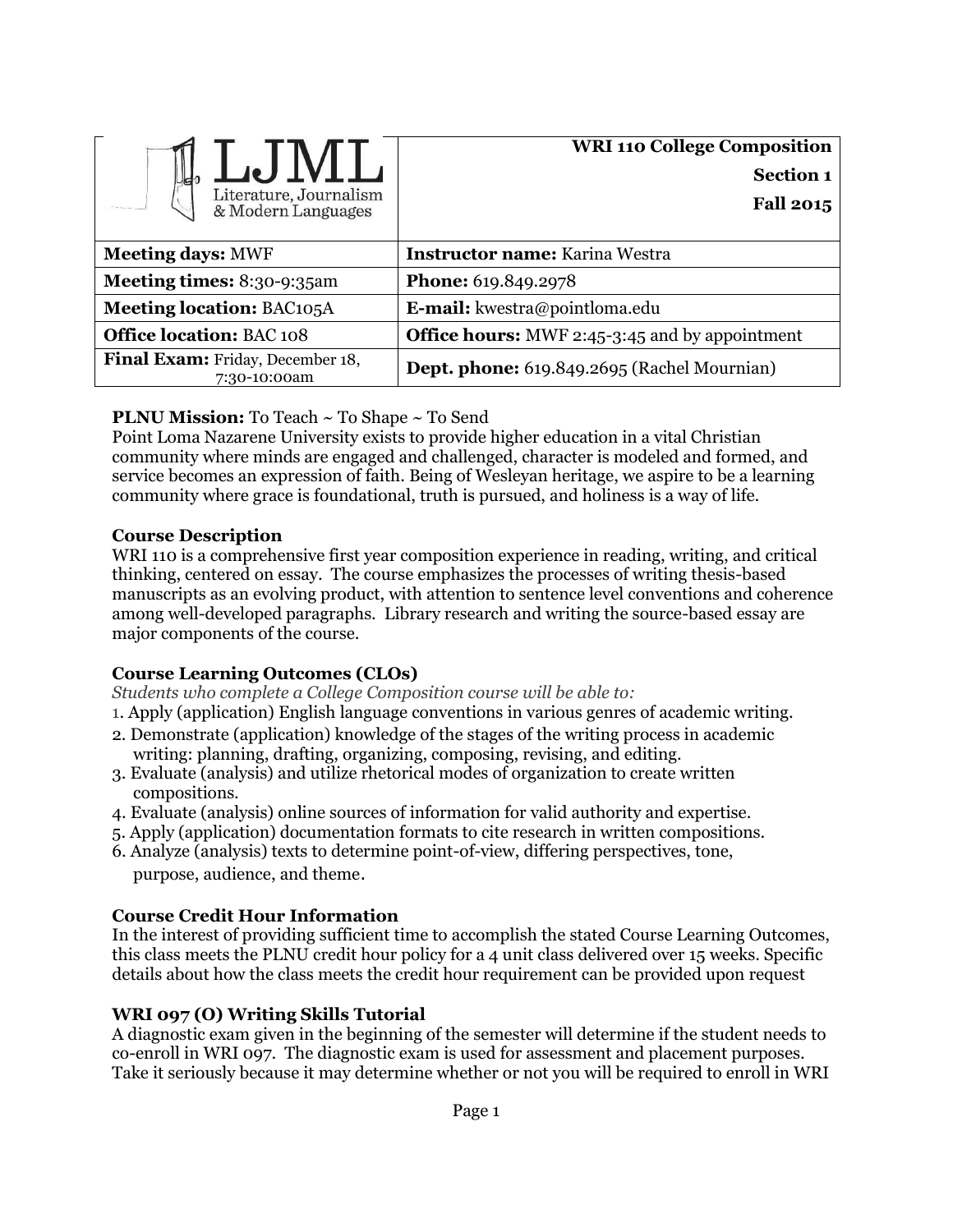097. The cost for the tutorial is \$150.00. This tutorial replaces a 3-unit not-for-college-credit course that would cost over \$2,700.00. WRI 097 is an intensive one-on-one tutorial required of those enrolled in WRI 110 or WRI 115 who need extra instruction and support regarding issues of grammatical correctness and sentence crafting that are essential to shaping ideas clearly. WRI 097 includes a laboratory fee, and students must take it concurrently with WRI 110. Please note that failing to meet the minimum requirements of WRI 097 will result in a grade of "F" in WRI 110.

The diagnostic essay exam given the first week of the semester and the final exam focus on vocation. Vocation in this context includes your career path as well as the significant choices you make to live out God's call on your life. You will be given a variety of essays to help challenge and inspire you as you consider what God's call is for you.

# **Academic Accommodations**

While all students are expected to meet the minimum academic standards for completion of this course as established by the instructor, students with disabilities may request academic accommodations. At Point Loma Nazarene University, students must request that academic accommodations by filing documentation with the Disability Resource Center (DRC), located in the Bond Academic Center. Once the student files documentation, the Disability Resource Center will contact the student's instructors and provide written recommendations for reasonable and appropriate accommodations to meet the individual needs of the student. See Academic Policies in the (undergraduate/graduate as appropriate) academic catalog.

#### **Tutorial Services**

The PLNU Tutorial Center is available free of charge for all current undergraduate PLNU students. It offers tutoring for most subjects, as well as general help with paper editing, study skills, etc. The Tutorial Center is located on the south end of Bond Academic Center, next to the Study Abroad offices. Tutoring is available by appointment only, and appointments must be made at least one day in advance. Appointments may be arranged in person at the Tutorial Center, over the phone at (619) 849-2593, or via email at [TutorialServices@pointloma.edu.](mailto:TutorialServices@pointloma.edu)

# **ACADEMIC DISHONESTY**

Academic dishonesty is a serious offense. Plagiarism will earn you an "F" for the written work in question and may be grounds for failure in the course. (See your PLNU Catalog: Academic Honesty—available online.)

Department of Literature, Journalism, and Modern Languages Plagiarism Policy: *The LJML Department deems intellectual and academic integrity critical to academic success and personal development; therefore, any unethical practice will be detrimental to the student's academic record and moral character. Students who present the work of others as if it were their own commit plagiarism. Presenting another's work as one's own includes, but is not limited to, borrowing another student's work, buying a paper, and using the thoughts or ideas of others as one's own (using information in a paper without citation). Plagiarized work will result in a failing grade for the assignment and possibly for the course. In either event, a written report will be filed with the department chair and the area dean. The dean will review the report and submit it to the Provost and the Vice President for Student Development. It will then be placed in the student's academic file.*

# **Inclusive Language**

Because the Literature, Journalism, and Modern Language department recognizes the power of language, all public language used in this course, including written and spoken discourse,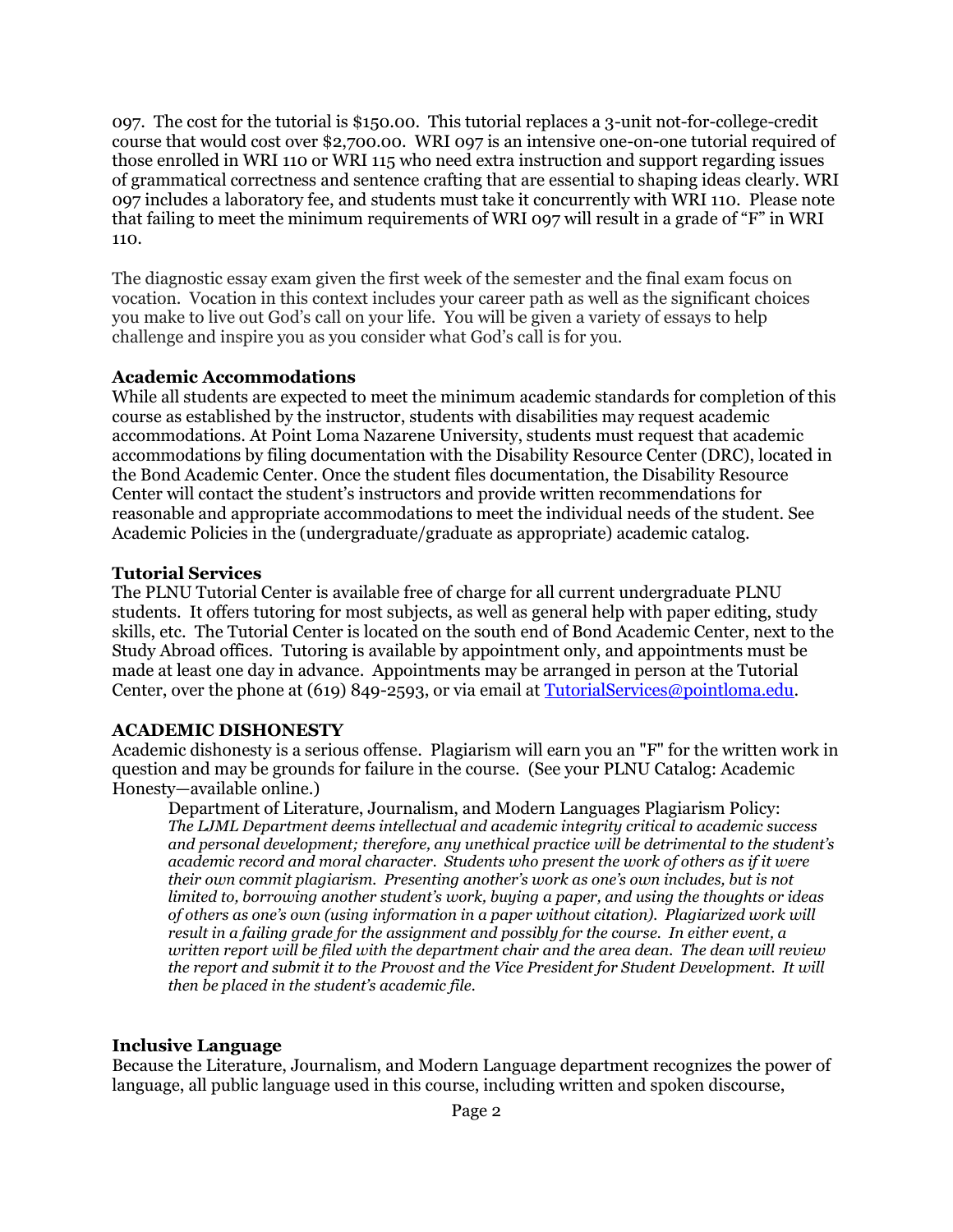should be inclusive. This standard is outlined by all major academic style guides, including MLA, APA, and Chicago, and is the norm in university-level work.

# **Public Discourse**

Much of the work we will do in this class is cooperative, by nature of the class discussions and general feedback given to written work and projects; thus you should think of all your writing and speaking for and in class as public, not private, discourse. By continuing in this class, you acknowledge that your work will be viewed by others in the class.

### **Diversity Statement**

Point Loma Nazarene University is committed to diversity in the classroom, in its publications and in its various organizations and components. Faculty and staff recognize that the diverse backgrounds and perspectives of their colleagues and students are best served through respect toward gender, disability, age, socioeconomic status, ethnicity, race, culture and other personal characteristics. In addition, the department of Literature, Journalism, and Modern Languages is committed to taking a leadership position that calls for promoting a commitment to diversity in and out of the classroom and in the practices of writing, journalism and the study of literature.

#### **FERPA**

In compliance with federal law, neither PLNU student ID nor social security number should be used in publically posted grades or returned sets of assignments without student written permission. This class will meet the federal requirements by (each faculty member choose one strategy to use: distributing all grades and papers individually; requesting and filing written student permission; or assigning each student a unique class ID number not identifiable on the alphabetic roster.). Also in compliance with FERPA, you will be the only person given information about your progress in this class unless you have designated others to receive it in the "Information Release" section of the student portal.

# **Required Texts**

Kristof, Nicholas D. and Sheryl WuDunn. *Half the Sky.* New York: Vintage Books, 2010.

Lunsford, Andrea. *The St. Martin's Handbook.* 8th ed. Boston: Bedford/St. Martin's, 2015.

Lee, Justin. *Torn.* New York: Jericho Books, 2012.

Other readings as assigned by professor.

# **ASSESSMENT AND GRADING**

| Distribution by percentage:                 | Sample grade scale: |
|---------------------------------------------|---------------------|
| Essays 40% (you will lose 10% for each      | $A=93-100$          |
| day it is late)                             | $A=92-90$           |
| Assignments (you will lose 5 points for     | $B+=88-89$          |
| $\bullet$                                   | $B = 83 - 86$       |
| each day it is late), quizzes, and in class | $B = 80 - 82$       |
| work (neither of which can be made up)      | $C+=78-79$          |
| 15%                                         | $C = 73 - 76$       |
| Research process and paper 30%              | $C = 70 - 72$       |
| Participation and attendance 5%             | $D+ = 68-69$        |
|                                             | $D=63-66$           |
| Final exam 10%                              | $D=60-62$           |
|                                             |                     |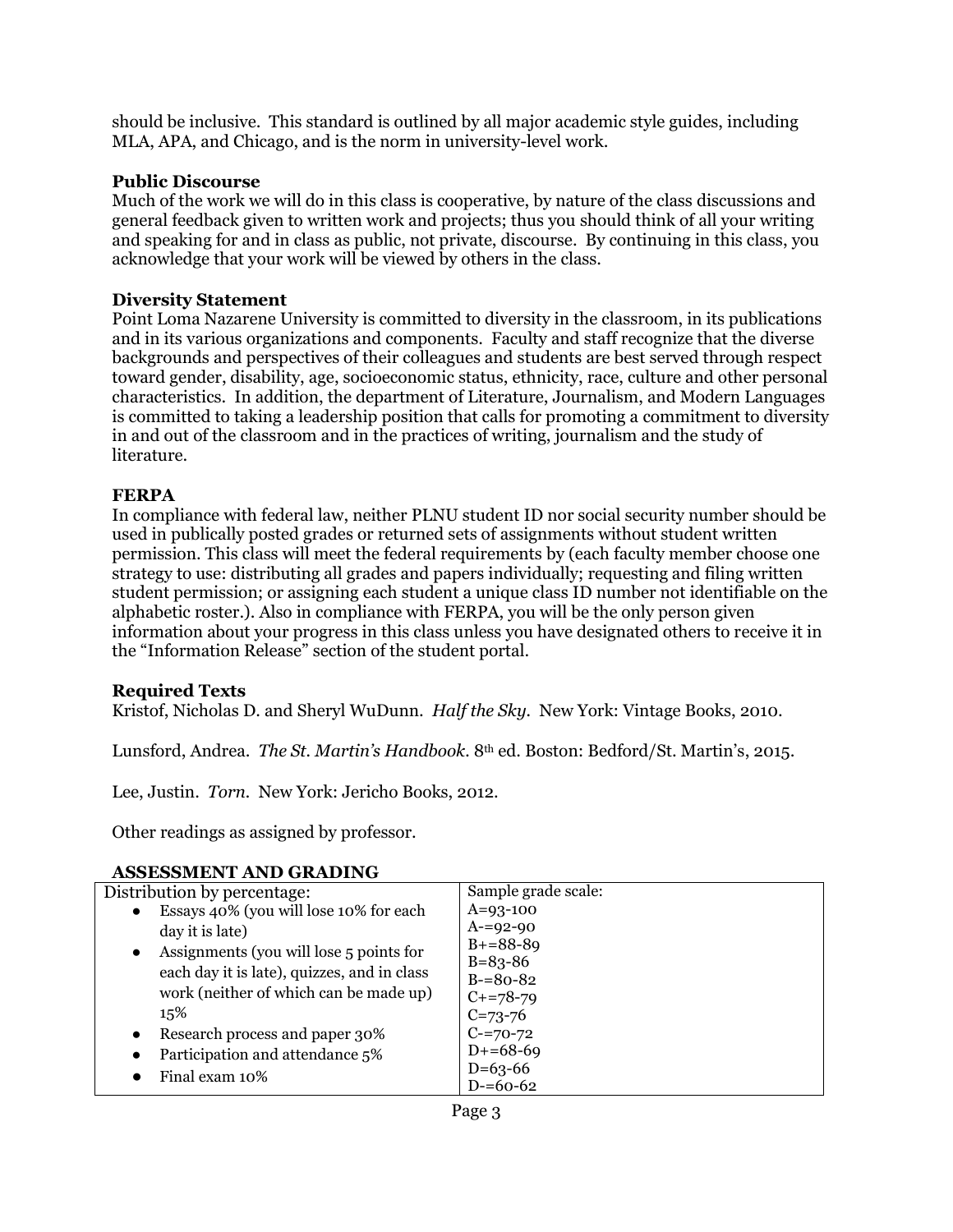# **Attendance & Participation**

Prompt attendance and active, informed participation in all class meetings is required. I expect you to be a leader in class discussion and to be fully responsible for your own enthusiastic and serious study of material covered in class.

Per the catalog: There are no allowed or excused absences except as approved in writing by the Provost for specific students participating in certain university-sanctioned activities. Excused absences still count toward the 10%-20% limits, but allow students to make up work, quizzes, or tests missed as a result of a university-sanctioned activity.

Whenever the number of accumulated absences in a class, for any cause, exceeds ten (10) percent of the total number of class meetings (4 classes for WRI 110), the faculty member should send an e-mail to the student and the Vice Provost for Academic Administration (VPAA) warning of attendance jeopardy. If more than twenty (20) percent of the total number of class meetings (8 classes for WRI 110) is reported as missed, the faculty member or VPAA may initiate the student's de-enrollment from the course without further advanced notice to the student.

De-enrollment may have serious consequences on residence, athletic, and scholarship requirements; it may also necessitate a reduction/loss in a student's financial aid. Please note that habitual tardiness with also affect your grade.

# **Final Examination Policy**

Successful completion of this class requires taking the final examination **on its scheduled day**. The final examination schedule is posted on the Class Schedules site. No requests for early examinations or alternative days will be approved.

In the rare case that a student is scheduled for **more than three (3) final examinations on the same day,** the student is authorized to contact each professor in order to work out an alternate time for one of those examinations. Department chairs/school deans and college deans need not be involved in the process of making this accommodation.

| <b>FINAL EXAM DATE &amp; TIME</b> | <b>FINAL EXAM LOCATION</b> |  |
|-----------------------------------|----------------------------|--|
| Friday, December 18, 7:30-10:00am | <b>BAC 105A</b>            |  |

#### **Classroom Decorum**

Appropriate academic attire is required in all class sessions. Please be attentive to whoever is speaking; if you need to step out of class, wait until we are finished with lectures, presentations, or discussion*. Cell phones are to be turned off for the entire class.* If this becomes a problem, I will collect the phones before class. Please respect all of us by keeping your phone from disrupting our time together.

# **Email**

L

Email is the primary way I will communicate with you outside of class. Please check your university account regularly. Email is also the best way to reach me. Although email is often informal, please remember that we are communicating in an academic context.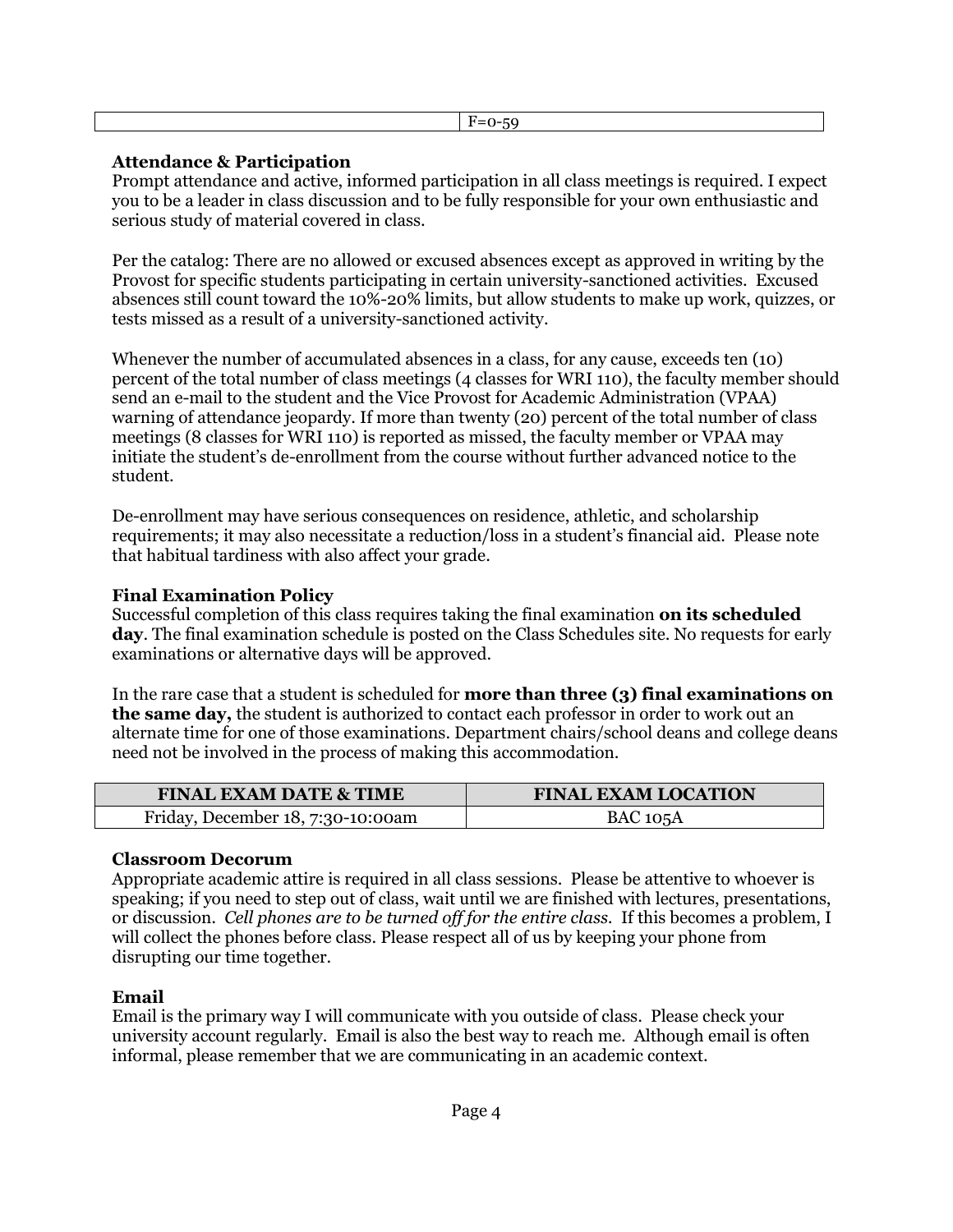### **TENTATIVE COURSE SCHEDULE**

*Professor reserves the right to make changes as needed.*

#### Week 1, September 1-4

| Tuesday | Introductions; handout syllabus    |
|---------|------------------------------------|
|         | Wednesday   Lunsford 1, 2, and $7$ |
| Friday  | In class writing: diagnostic essay |

# Week 2, September 7-11

| Monday | No class: Labor Day                                 |
|--------|-----------------------------------------------------|
|        | Wednesday   Lunsford 36-37; Essay 1 due             |
| Friday | <i>Half the Sky Kristof and WuDunn introduction</i> |

# Week 3, September 14-18

| Monday | Kristof and WuDunn 1-3; journal assignment starts |
|--------|---------------------------------------------------|
|        | Wednesday   Lunsford 40-41                        |
| Friday | Kristof and WuDunn 4-5                            |

# Week 4, September 21-25

| Monday | Library 202; Lunsford 11       |
|--------|--------------------------------|
|        | Wednesday   Library Hughes Lab |
| Friday | Library Bresee or Main Lab     |

# Week 5, September 28-October 2

| Monday | Library Review; Kristof and WuDunn 6-7        |
|--------|-----------------------------------------------|
|        | Wednesday   Lunsford 54-55                    |
| Friday | <b>Essay 2 due</b> ; Kristof and WuDunn 10-11 |

#### Week 6, October 5-9

| Monday    | Torn Lee 1-4 |
|-----------|--------------|
| Wednesday | Lee $5-8$    |
| Friday    | Lee $9-11$   |

# Week 7, October 12-16

| Monday | Lee $12-15$                                                                 |
|--------|-----------------------------------------------------------------------------|
|        | Wednesday   Lunsford 10; introduction to the research paper; topic workshop |
| Friday | <b>Essay 3 due</b> ; Lunsford 14; citations                                 |

# Week 8, October 19-23

| Monday | Lunsford 44-7                                                                       |
|--------|-------------------------------------------------------------------------------------|
|        | Wednesday   <b>Annotated bibliography due</b> ; Lunsford 13; paraphrasing & quoting |
| Friday | No class-Fall Break                                                                 |

# Week 9, October 26-30

| Monday | Note card workshop; bring at least one source to class |
|--------|--------------------------------------------------------|
|        | Wednesday   Making good arguments                      |
| Friday | <b>Note cards due</b> ; work day                       |